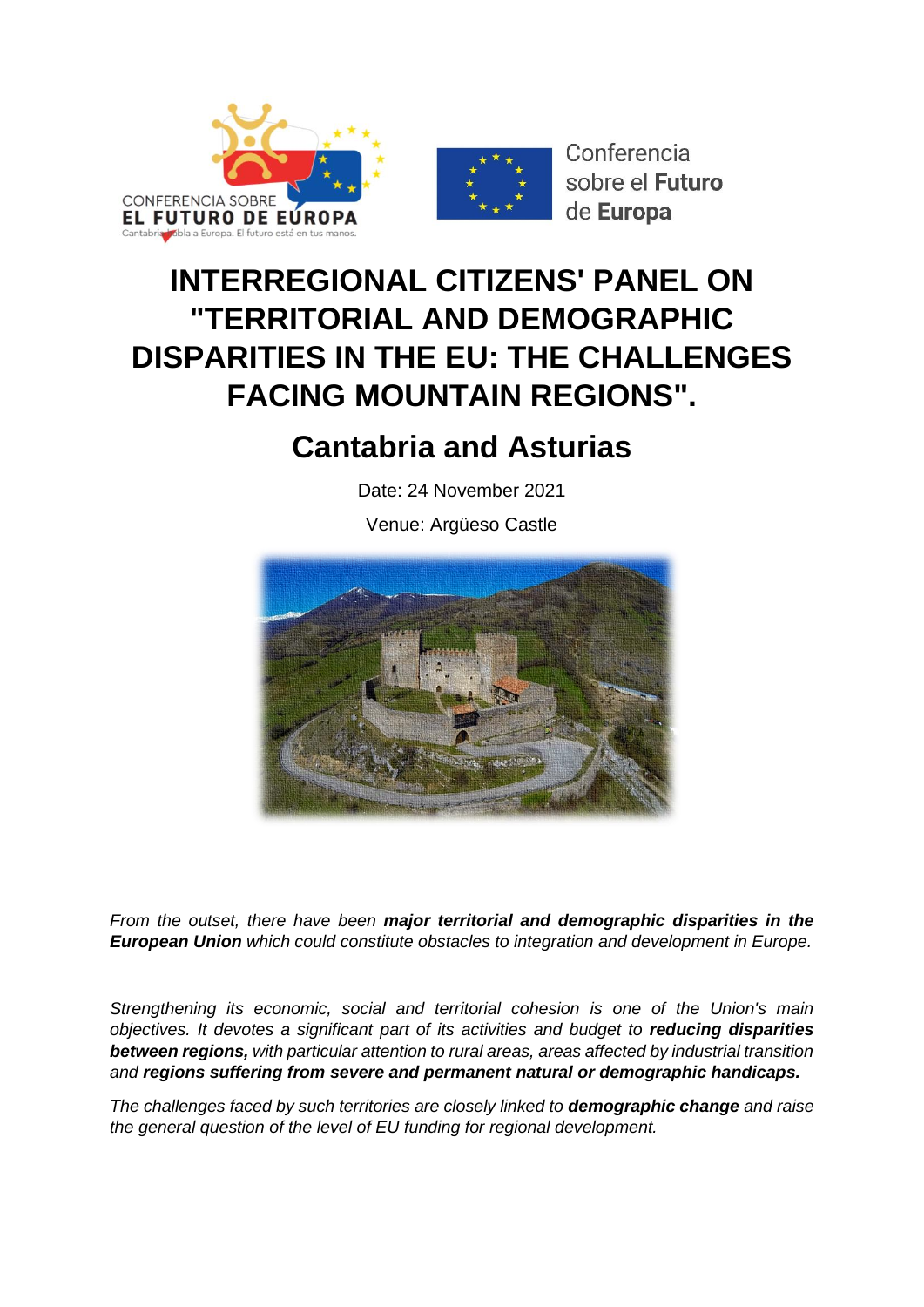*Low population levels and the existence of remote areas mean that the economies of sparsely populated areas and regions with low population density tend to grow much less than the EU*  average or to stagnate. These regions suffer from a number of challenging **structural** *problems, such as low birth rates and lack of transport links, employment opportunities and adequate social services. However, while all these problems may be seen as serious, broadband technologies, tourism and agriculture could offer new opportunities to boost the economic prosperity of sparsely populated areas and regions with low population density.*

*Article 174 of the Treaty on the Functioning of the European Union (TFEU) states that particular attention should be paid to regions which suffer from severe and permanent natural or demographic handicaps, such as mountainous regions.*

*EU funds offer a number of ways to address these challenges. In some cases, their use by Member States has been limited. « Mainstreaming demography » in Member States' regional planning and a clear commitment of EU funding programmes in this direction could help to address the problems faced by sparsely populated areas and regions with low population density. While the challenges for these territories are considerable, the prospects are far from bleak. Local agricultural products, ICT, the creation of business clusters and education centres, smart specialisation strategies and tourism can contribute to the economic development of sparsely populated areas and regions with low population density.*

*Cantabria approved last May the Strategy against the Demographic Challenge, which includes 344 actions, and Asturias has also approved a Demographic Plan (2017 - 2027) with 216 actions. The objectives of both regional plans, in line with the National Strategy against the Demographic Challenge and with European policies, is to achieve equal opportunities and the free exercise of citizens' rights throughout the territory in order to tackle the threat of depopulation of its most endangered rural areas.*



### BertelsmannStiftung

# **PROGRAMME**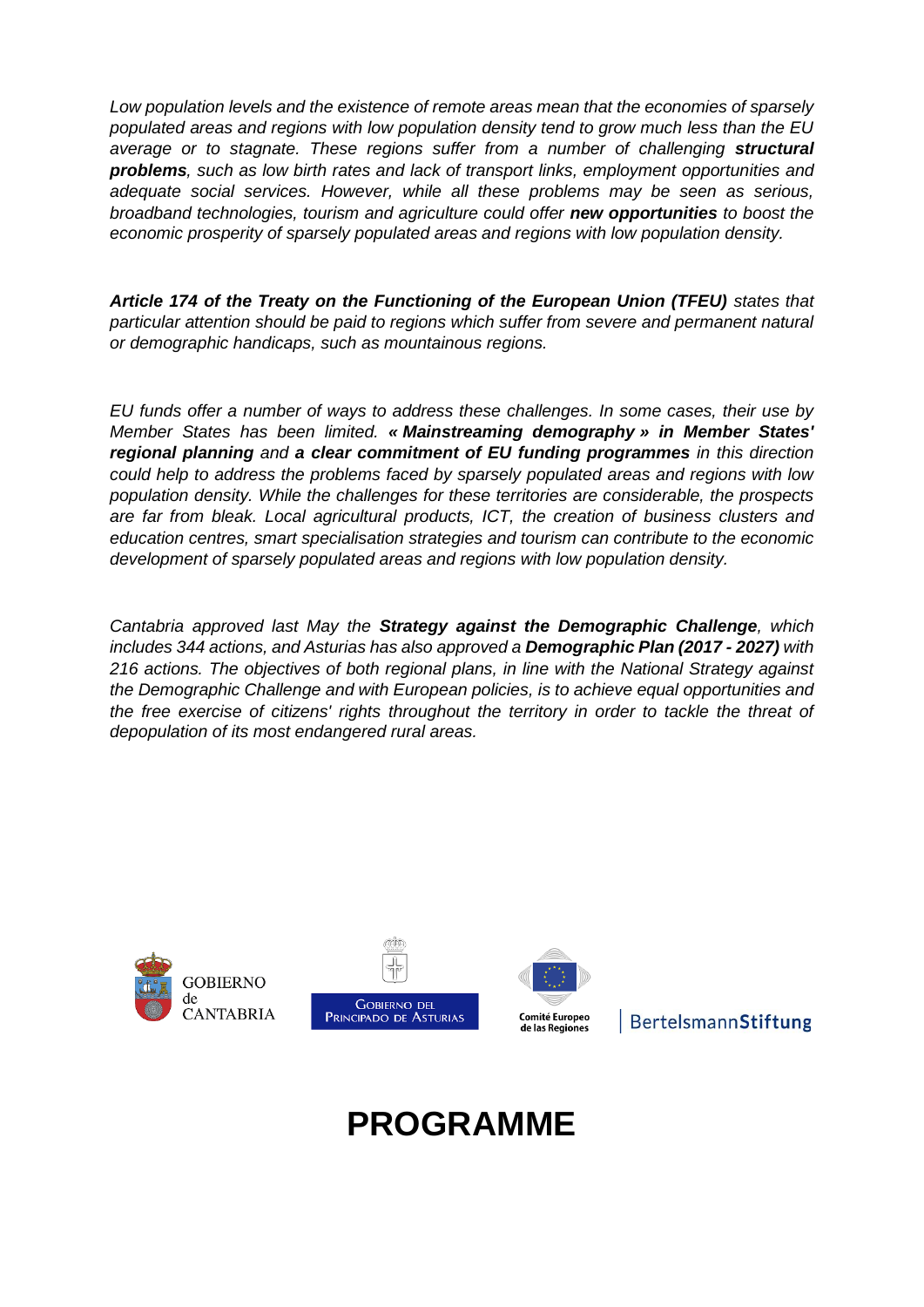#### **OPENING**

**10h30** Welcome from the Mayor of Hermandad de Campoo de Suso, **Pedro Luis Gutiérrez González**

Welcome from the Mayor of Valderredible, **Fernando Fernández**

- **10h38 Ana Cárcaba García,** Regional Minister of Finance of the Principality of Asturias,
- **10h45 Paula Fernández Viaña,** Regional Minister of Presidency, Interior, Justice and External Action of the Government of Cantabria.

#### **INTRODUCTION**

#### **"Long-term vision for rural areas in the EU"**

**10h55** Speech by **María Gafo Gómez-Zamalloa**, Deputy Head of Unit, Directorate-General for Agriculture and Rural Development (DG AGRI), European **Commission** 

#### **THEMATIC ROUNDTABLES**

**11h10** Thematic tables with citizens from Cantabria and Asturias on:

- **Connectivity, innovation and business development:** moderated by **Pablo Priesca,**  Director of CTIC (Information and Communication Technology Centre).

o Speakers: **Secundino Caso**, President of the Saja-Nansa Rural Development Association; **Pablo Gómez Fernández**, President of the Association for the Territorial Development of Campoo Los Valles; **Jesús Barros López**, independent consultant and trainer in the Nansa Emprende programme; **David Fernández García,** entrepreneur, "Patatas Vallucas"; **Tomás Cabezas**, entrepreneur, "Quesería La Brañuca" in Bejes; **Manuel Niembro**, rural entrepreneur in Asiegu (Cabrales); **Emilio Tereñes**, researcher; **Josefina Vega**, rural entrepreneur in Carreño; **Ruka Muñiz,** digital entrepreneur; **Enar Areces**, entrepreneur "Puru Remangu".

- **Education in mountain areas:** moderated by **María Bulnes**, facilitator of the Rural Development, Heritage and Territory Programme of the Botín Foundation.

o Speakers: **Rosalía Palazuelos Cosío**, Entre Valles Association; **Rebeca Herrero**, Headmistress of the CEIP of Valdeolea; **Jésica Torre Sánchez**, Headmistress of the CRA Río Pisueña; **José Antonio Quintana**, Director of CEIP San Andrés de Luena; **Virginia Trueba Jenaro**, leisure time monitor in Liébana; **Covadonga Laviada,** primary school teacher; **David Balsera**, primary school teacher; **Marité Lana**, rural librarian and eco-museum manager; **Jesus Lana Feito**, retired teacher; **María Montesino,** sociologist and livestock farmer.

-**:** moderated by **Antonio Martinez Torre,** Director of Primary Health Care in Cantabria.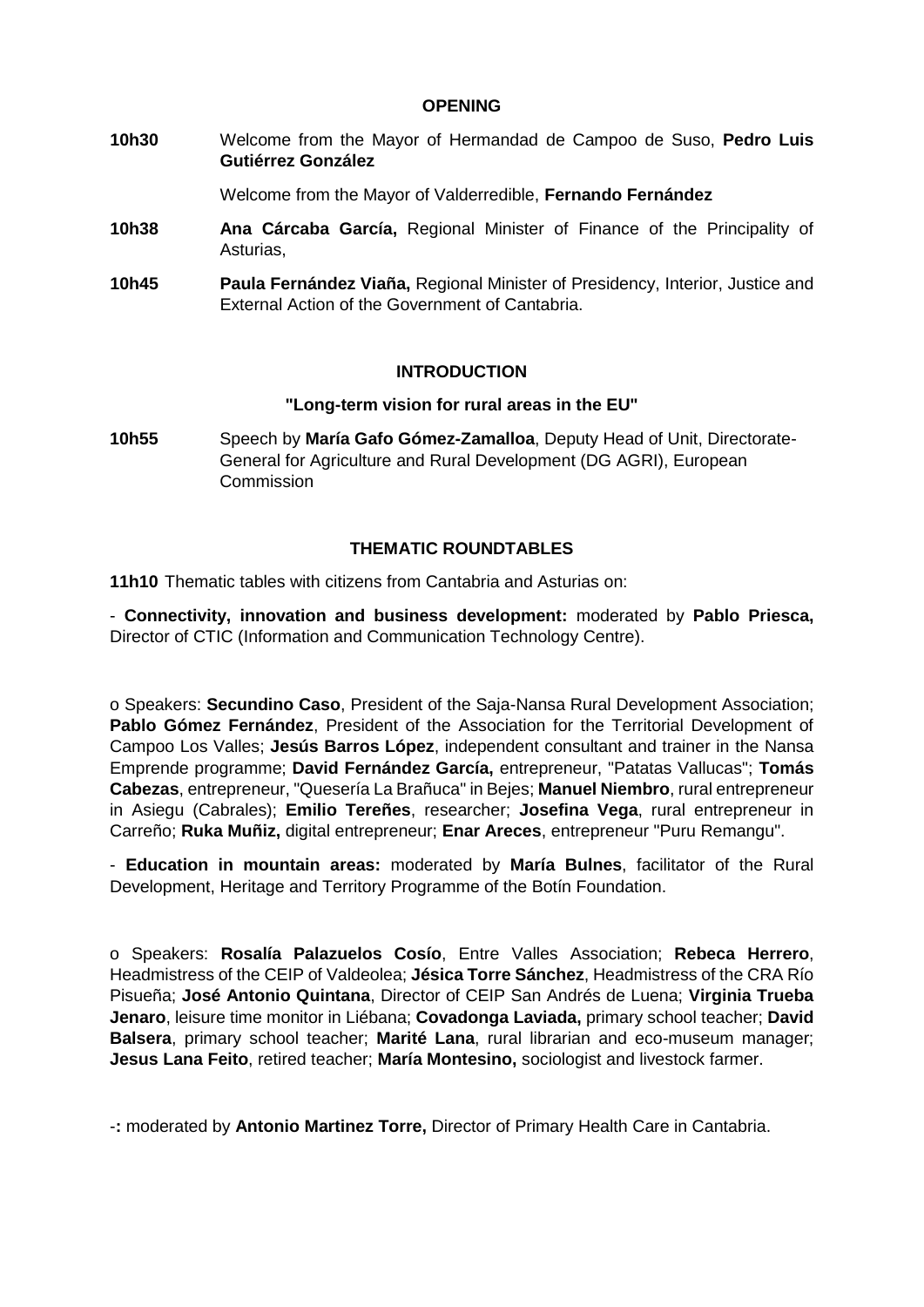o Speakers: **Carlos Fernández de Viadero**, coordinator of **Health Services in areas with natural disadvantages** several European projects related to chronic care and rural population; **Paloma González**, IDIVAL; **Francisco Javier Álvarez Álvarez,** doctor of the basic health area of Nansa; **Gregorio Miguel Alonso Bedoya**, President of the Association Local Action Group Liébana; **Ángel Emilio Fernández Fernández,** Primary Care Nurse, Campoo Los Valles Health Centre; **Ana Eulalia Alba Rodríguez,** pharmacist in Tudanca and Lamasón; **Marta de la Fuente**, Tineo Health School; **Ignacio Pedrosa**, CTIC health and active ageing line; **José Antonio Labra**, technician of the Mancomunidad Comarca de la Sidra; **Adolfo García**, anthropologist.

#### **PLENARY**

- 12.35 pm Conclusions of the thematic round tables by the moderators of the round tables.
- 12:50 Speech by **Francesc Xavier Boya Alós**, Secretary General for the Demographic Challenge, Government of Spain.

#### **CLOSURE**

13h00 Closing address by **Adrián Barbón Rodríguez**, President of Asturias, and **Miguel Angel Revilla Roiz**, President of Cantabria.

#### **Description:**

The three thematic roundtables will be composed of 10 citizens from rural municipalities of Cantabria and Asturias who will have been selected respecting diversity in terms of age, gender, educational level, etc. Special attention will be paid to the participation of young people and, in particular, youth organisations, such as the Entre Valles Association, will be involved.

They will discuss what it is like to live in areas with permanent natural disadvantages, such as mountain areas, which are considered to be at risk of depopulation, and reflect on what they expect from the future and how Europe can help to bridge the gap between rural and urban areas. What are their needs, aspirations, projects?

The roundtables will be moderated by experts in the subjects covered to ensure the right approach to the issues. The moderators will share the conclusions of each of the roundtables in a joint session.

There will be interventions at the political level (representatives of the National Government, the Government of the Principality of Asturias and the Government of Cantabria, members of the Committee of the Regions, mayors, etc.) and at the technical level, as detailed above. The